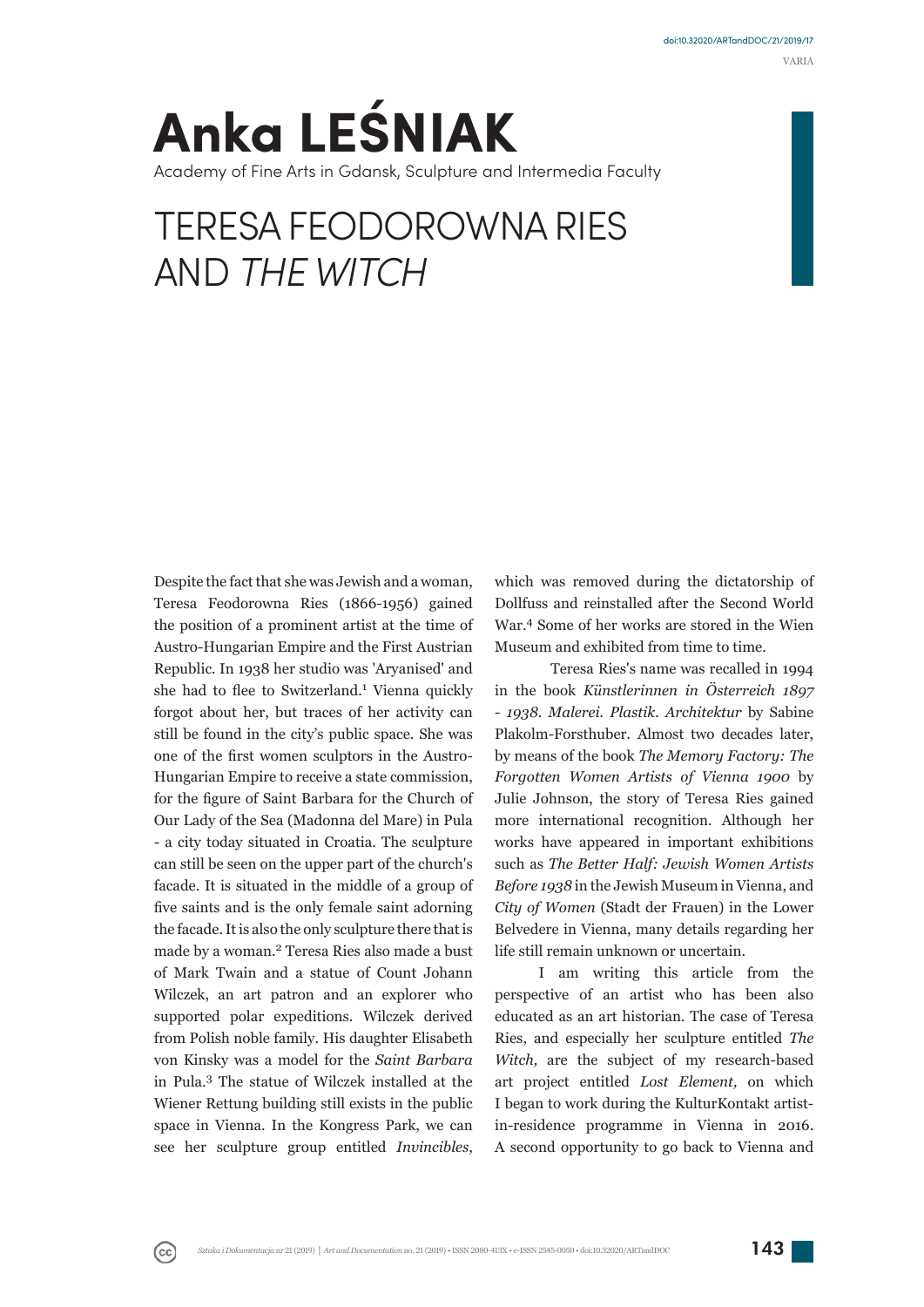continue my artistic investigation appeared in 2019, thanks to an OeAD scholarship. During this period I had a chance to discuss my project with prof. Marina Grzinic, who runs the Studio of Postconceptual Art Practices at the Academy of Fine Arts in Vienna. At that time I also met the artists Valerie Habsburg, who was also working on the subject of Teresa Ries, and Simone Bader, a professor at the Academy interested in the biographies of women artists. Just a few weeks before our meeting Valerie Habsburg managed to purchase Teresa Ries's private archive, which may shed a new light on the life and art of this artist. A person who also contributed much to clarify some questions about the details of Teresa Ries's life during my stay in Vienna was Anita Stelzl-Gallian, of the Commission for Provenace Research/ the Archive of the Austrian Federal Monuments Authority

There are three intertwining threads in my article. The first one refers to some facts from Ries's life, that seem to be significant for my research. The second concerns the fate of her sculptures during and after the Second World War, with a particular focus on *The Witch* (Die Hexe)*,* which, according to the surviving documents and the opinions of art restorers, has been damaged on more than one occasion, and under varying circumstances. I also consider possible causes of this damage, which in my opinion is related to the rebellious meaning of this sculpture, both in its title and in its form of artistic expression. The last thread is an explanation of my own interest as a contemporary Polish woman artist in Teresa Ries and her *Witch.*

According to the documents preserved in the Archives of the City of Vienna, Teresa Feodorowna Ries was born on 30 January 1866 in Budapest, into a Jewish family, as a daughter of Bertha (*née* Stern) and Gutmann Ries.5 She herself declared that she was Russian, although the registration document gives her place of origin is as Prague-Bohemian. Although many discrepancies concerning the place and date of her birth have appeared in different sources, according to her autobiography she spent her youth in Moscow where, as she claimed, she attended the 'Moscow Academy'. We may assume

that she was a student of the Moscow School of Painting, Sculpture and Architecture, which was a branch of the Academy of Fine Arts in St. Petersburg. We can deduce from her book that she was a formally-registered student, which would not have been possible in other centres of artistic life in Europe in that time, where women were completely barred from studying at the most prestigious art academies and could not matriculate in the normal manner. But in Russia, due to the reforms introduced by Tsar Alexander II, including access to higher education for women, this was possible. It is also worth mentioning that the first women art students came from Jewish families.6 However, Teresa Ries did not enjoy her status long. After a promising beginning as one of the most gifted and valued students, she was expelled from the Academy because she had challenged the authority of a professor in front of the other students.<sup>7</sup>

 She therefore decided to search for better opportunities for her artistic career in Vienna. The young artist, dreaming of being a sculptor, was impressed by the quality of artworks produced in the Viennese Academy of Fine Arts. But its door was closed to her because she was a woman, and in the field of sculpture women were even less welcome than in other art disciplines. Only when she showed a photograph of her sculpture entitled *The Sleepwalker* (Die Somnambule) to a professor of the Academy, Edmund Hellmer, was she able to convince him to take her on as a private student. Hellmer promoted her in Viennese artistic society, but he also used her talent to his own advantage. She secretly took some of his commissions, which he later exhibited under his own name, including *The Lamp*  Carrier (Die Lampenträgerin). Hellmer received the Grand Gold Medal (Grande Medaille d`Or) for this sculpture at the Paris World Exhibition in 1900.<sup>8</sup>

*The Sleepwalker*, although providing evidence of technical skill and an extraordinary feeling for sculpture on the part of the young artist, follows the aesthetical cliche of the representation of a woman as an object created to please a male viewer. *The Sleepwalker* depicts a young woman, still a girl, who, is trying to walk

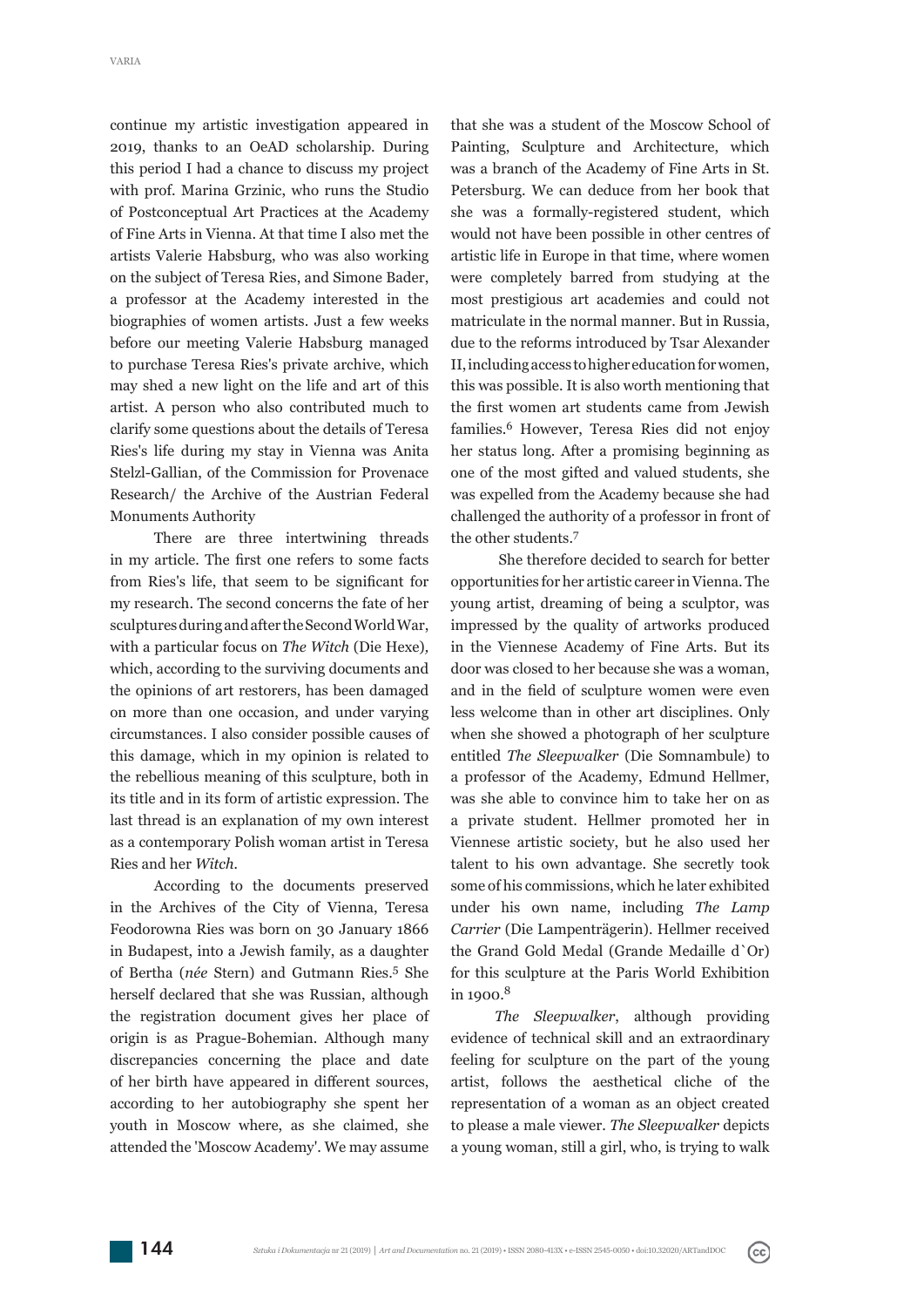with her eyes closed against a wall. The wind blowing against her face is stirring her long curly hair and revealing the shapes of her adolescent body, hidden under her nightdress sculpted in the manner of wet drapery covering naked female bodies in ancient Greek statues. These patriarchal cliches, and an artistic education based on the study of copies of antique statues, were unconsciously revealed in this debut artwork by Ries. However, this sculpture depicting a young woman walking with her eyes closed and with her hands slightly, as if shyly outstretched in front of her and exploring the world with the sense of touch instead of sight, could be interpreted as a representation of the artist herself. She feels her vocation for art and follows it, but is still uncertain which way to choose in order to achieve her goal.

The real debut of Ries in Vienna was at an exhibition in the Künstlerhaus, where she showed her sculpture entitled *The Witch (1895)*. This sculpture depicts a vigorous sorceress preparing herself for a Witches' Sabbath. The naked female figure with dishevelled hair cuts her toenails with large scissors, while looking at the viewer defiantly and biting her lips in a smile both a malicious and lascivious. The initial opinions of fellow-artists and critics proclaimed the work a disaster. The sculpture was considered to be scandalous and disgusting. The art critic Emmerich Ranzoni greeted the artist the day before the opening in the Künstlerhaus with the words "Is that Ries? How can she support making such a horrific grimace out of noble marble? One should deny her entry!". However things took a different course when the Emperor visited the exhibition and saw the sculpture. As Ries recalled, he engaged her in conversation for over half an hour, and the next day the newspapers discussed *The Witch* at length.<sup>9</sup>

The circumstances in which the artist decided to create the figure of the witch are also worth considering. Bored with sculpting nothing but busts, which was a part of the standard training for sculpture students she felt a need to find her own subject in art. This story is connected with the Academy of Fine Arts in Vienna, where Ries studied privately with Professor Edmund Hellmer, and used his atelier as a place in which

 $(cc)$ 

to work. In her book she recalls how she came up with the idea of the *Witch.* One day after leaving the academy she stumbled upon an old broom in a dark stairway leading to the basement. She had been contemplating plaster models of antique statuary in the Academy's auditorium, and wondered why the hands and feet of the statues were so beautiful. She concluded that they expressed the sublime mood of the artist.

Beautiful hands and feet, toilette, broom, witches' Sabbath, a witch who so enchanted and enchants, who has power over humans, power, power – my fantasy took flight, and my thoughts had taken form. I created the witch after an academy model named Anna Faust ... Faust – witch – witches Sabbath!<sup>10</sup>

Although, as Per Faxneld notes, witches were not a rare inspiration for artists at the turn of the  $19<sup>th</sup>$  and  $20<sup>th</sup>$  centuries, Ries's sculpture was an extraordinary example of an artwork challenging the old patriarchal order. He agrees with Ulrike Stelzl, who concludes that the witch was a symbol of feminine power for Ries.<sup>11</sup> At this point, we should juxtapose *The Sleepwalker* with *The Witch,* as two sculptures created one shortly after the other, both realistic and influenced by the Secessionist style, both depicting a young woman, but completely different in their expression. The image of a soulful but also fragile and defenceless *Sleepwalker* with her eyes closed contrasts with the glance both piercing and witty of *The Witch*, looking straight into the viewer's eyes. Ries's *Witch* seems to reflect in a broken mirror the patriarchal imagination of female beauty, which was expressed in a peaceful face and graceful poses and gestures. The confused feelings that *The Witch* may evoke in a viewer today must have been even more striking in the case of Ries's contemporaries. First of all, Ries's *Witch* does not follow the simple pattern of an old and ugly crone, which appears in the artworks of her male colleagues. Her body is young and attractive, but her grimace and her pose are rebarbative. The witch as depicted is seated with her legs slightly spread apart, and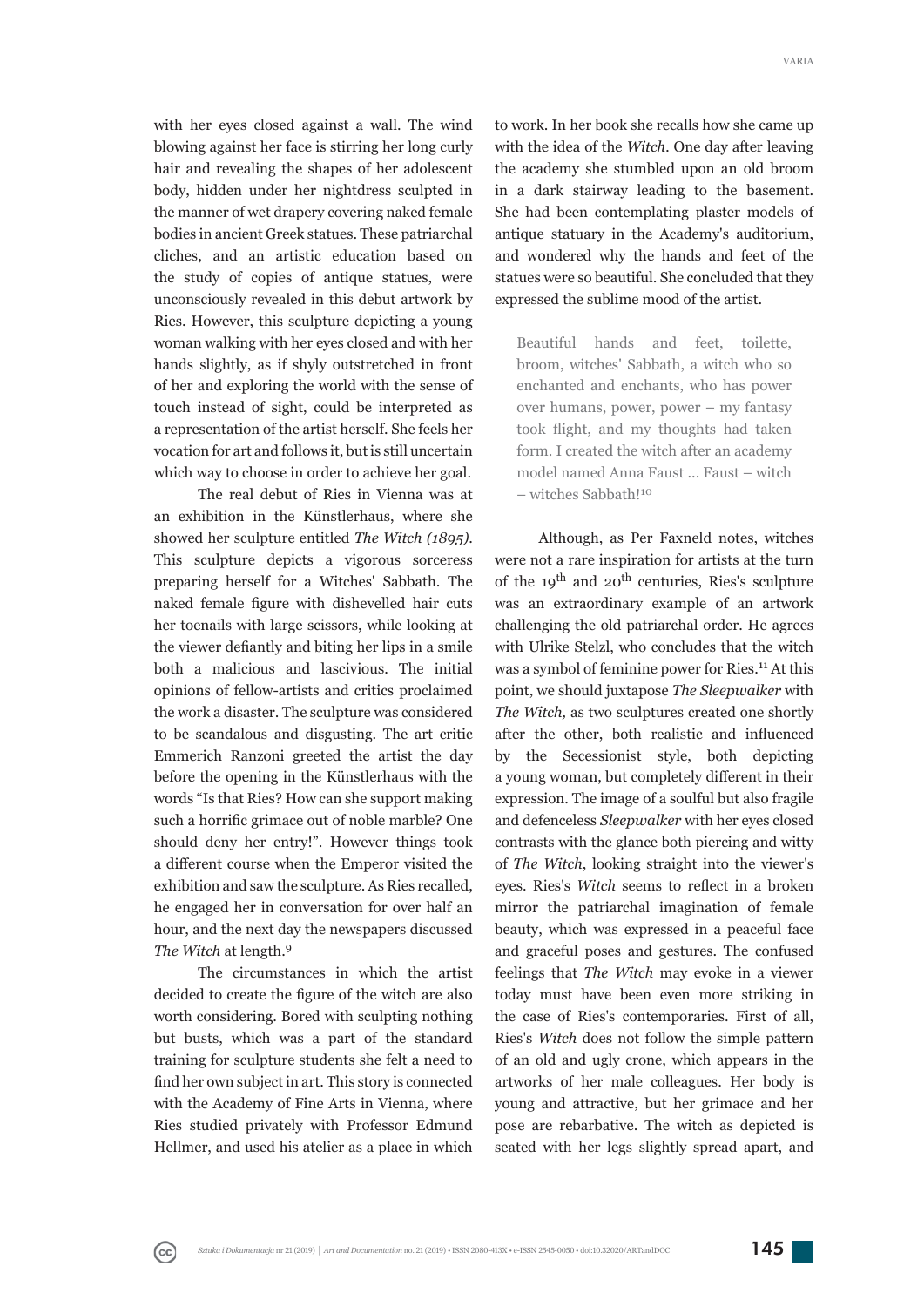



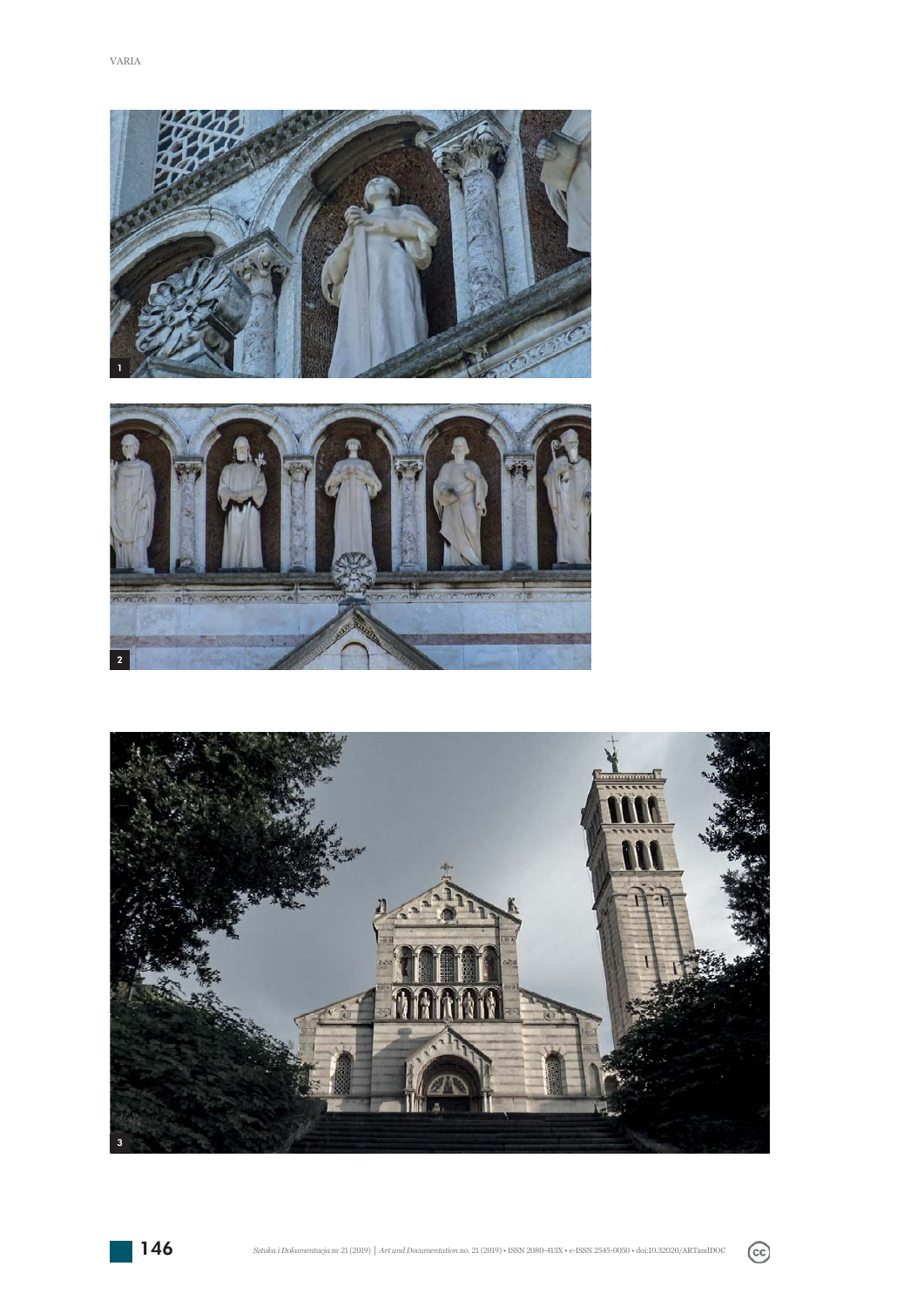

Teresa Feodorowna Ries, *Saint Barbara*, c.a. 1903, The Church of our Lady of the Sea in Pula, Croatia, photo: Anka Leśniak. The facade of the Church of our Lady of the Sea in Pula with the figure of Saint Barbara in the central part, Croatia, photo: Anka Leśniak. The facade of The Church of our Lady of the Sea in Pula, Croatia, photo: Anka Leśniak. Teresa Feodorowna Ries, *The Witch*, 1895, photography from the the autobiography of the artist *Die Sprache des Steines*, 1928. Teresa Feodorowna Ries, *The Witch,* the exhibition *The Better Half: Jewish Women Artists Before 1938,* Jewish Museum in Vienna 2016, photo: Anka Leśniak. Courtesy the Wien Museum. Anka Leśniak, *The restoration of the Witch*. Part I. An interview with Marija Milchin, video-work, 2019.  $\vert$  1  $\boxed{2}$  $\sqrt{3}$  $|4|$  $5$  $\overline{6}$ 

Anka Leśniak, *The Witch in Red*, videowork, 2016.  $\vert$  7





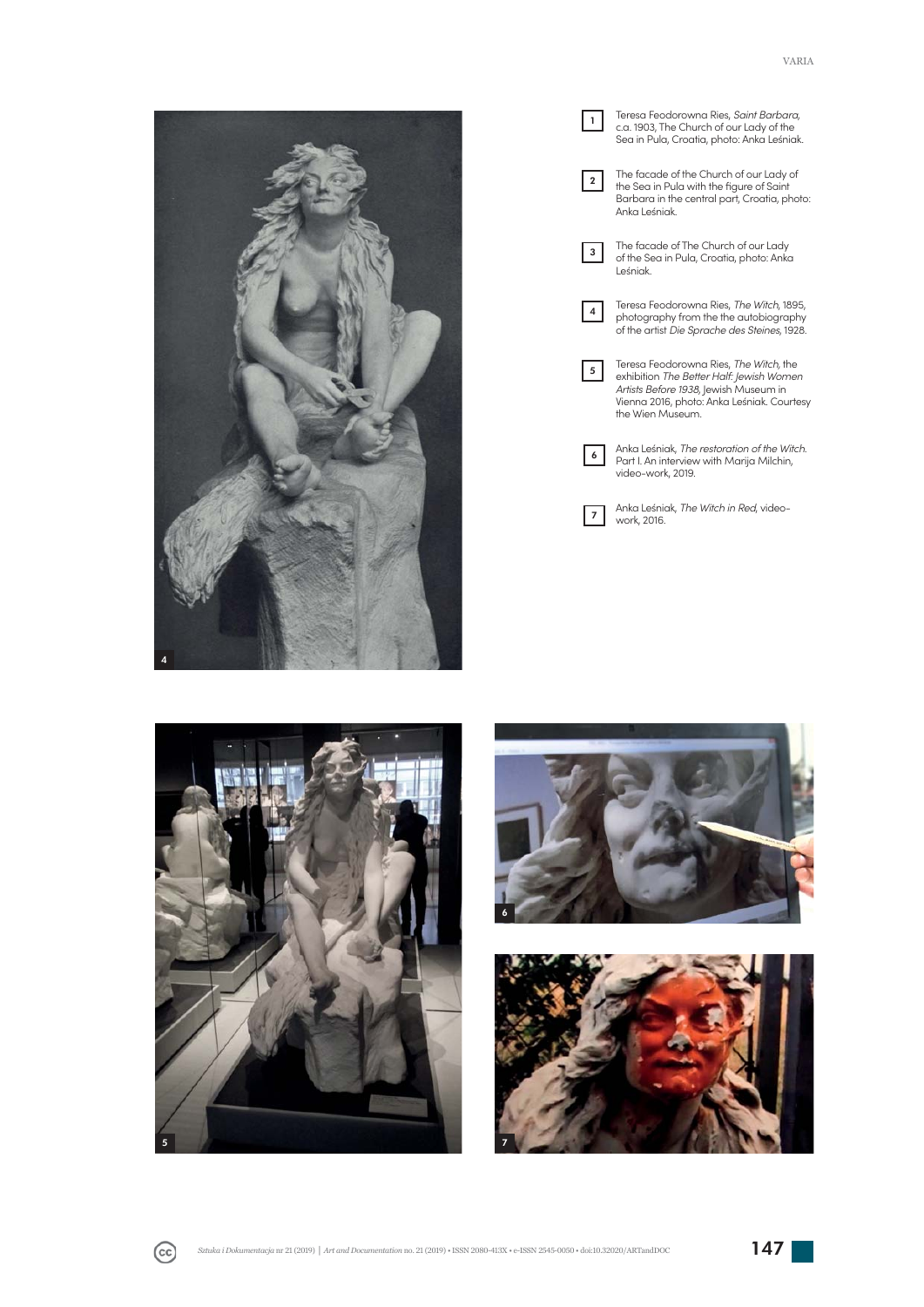



BDA-Archiv, Restitutionsmaterialien, K44-2, PM Ries-Feodorowna S.6V. Courtesy thw Commission for Provenace Research in Vienna.

 $\overline{9}$ 

BDA-Archiv, Restitutionsmaterialien, K44-2, PM Ries-Feodorowna S.6V. Courtesy the Commission for Provenace Research in Vienna.

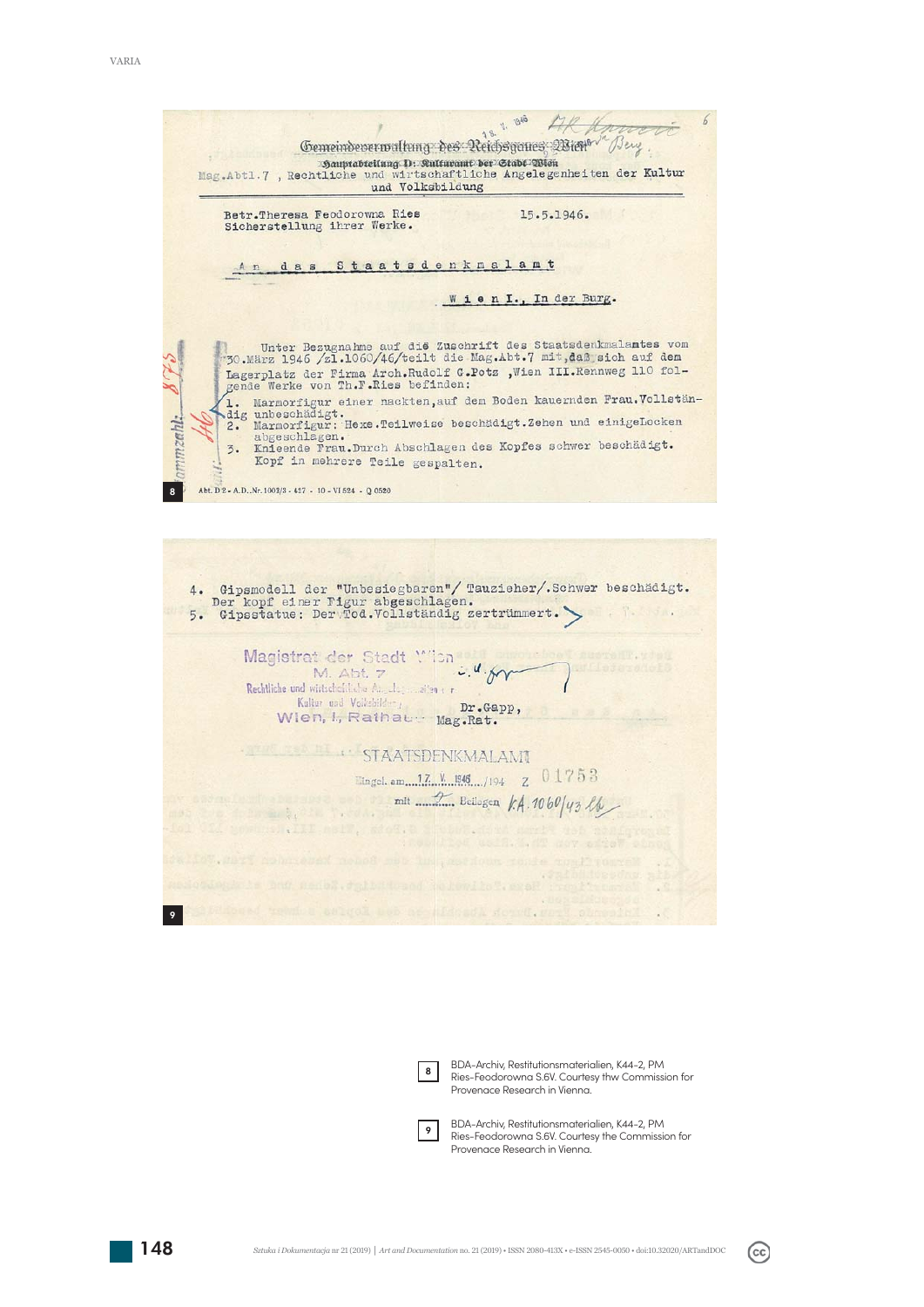is cutting her toenails with large shears. We are unable to see her genitals only because a strand of her hair 'accidentally' covers her lap. The 'toilette of The Witch' is a reversal, a sort of profanation of the 'toilette of Venus' – a classical subject, frequently appearing in artworks throughout the centuries. Ries's *Witch* is conscious of her sexual attractiveness just as Venuses in the artworks of the Old Masters are, but she is not waiting passively and half-asleep for an (art) lover/ voyeur who is going to (symbolically) consume her body. The Witch symbolises an active sexual power, and is ready to 'devour' the viewer. With shears or scissors as her attribute, she evokes associations with the Three Fates, one of whom cuts the thread of human life at the appropriate time. In an internet encyclopedia on Russian Art and Architecture, *The Witch* is given the title *The Kiev Witch*. 12 Could *The Witch* be the result of inspiration deriving from Russian and German folklore? Could we see in Ries's *Witch* traces of the iconography of Lilith, the beautiful female demon, a temptress from Jewish tradition? Although Ries declared that she was Russian, in fact she was a cosmopolitan with multiethnic roots, which must have influenced her art.

When I began to be interested in *The Witch*, it was really striking and surprising for me that an artist only 22 years old had created such a powerful artwork. I even included this information in my video-work entitled *The Witch* from 2016.<sup>13</sup> The information that Ries was born in 1874 has been repeated in many sources. Based on this knowledge, I interpreted *The Witch* as evidence of the extraordinary intuition that leads promising young artists, rather than as the result of a conscious decision by an already experienced artist and woman. But the fact that Ries was born probably a few years earlier than 1874 sheds a new light on The Witch. In these circumstances the figure, full of vigour and eroticism, and at the same time a rebel who challenges the divine and patriarchal order, who sows mayhem and goes beyond stereotypes, could be understood as the manifesto of a still young, but already mature artist.14

Over the next few years, comment on Teresa Ries appeared frequently in Viennese newspapers. She also received many private

 $_{\rm (cc)}$ 

commissions, evidence for which is provided by the photographs of her sculptures included in her autobiography *The Language of Stone* (Die Sprache des Steines), published in 1928. She not only exhibited in Vienna, but was also invited to participate in international exhibitions, such as the Venice Biennale or the Paris World Exhibition.

Even during her lifetime the sculptures of Teresa Ries were compared to those of August Rodin's. However, the similarities between Rodin's and Ries's sculptures still need more and deeper research, and the assumption that she was his follower appears too simplistic. Here it is worth drawing attention to her figure of *Lucifer*, unfortunately destroyed during the Second World War, which evokes associations with Rodin's *Thinker*. Both sculptures were created at the same time, and Ries's sculpture was presented to the public earlier than Rodin's.15 Two other outstanding sculptures created by her under the influence of the Secessionist style are The Soul *Returning to God,* at the Central Cemetery in Vienna, and *Eva*, a recumbent female figure with soft, rounded forms, which today belongs to the collection of the Wien Museum. Ries was not only a successful artist, but she also attracted people's interest on account of a lifestyle challenging the morality of bourgeois society. "There's too much Feodorowna Ries", Karl Kraus complained of the press interest in the artist when she opened her atelier at the Palais Liechtenstein in Vienna.<sup>16</sup> Her eccentric personality was caricatured in the play *Der Feldherrnhügel* by Roda Roda.<sup>17</sup>

Art historians working on the subject of Ries ask the question, how did it happen that an artist hailed 'a genius' by her contemporaries, among them Stefan Zweig, disappeared completely into oblivion?<sup>18</sup> Sabine Plakolm-Forsthuber, while working on her book on Austrian women artists of the turn of 19th and 20th centuries, found a few sculptures by Ries in the open space in Oberlaa, on the outskirts of Vienna. These sculptures had been vandalised, some parts were missing and others were covered in red paint. Among them were *Eva* and *The Witch*. This last was found with the face painted red, and the hand with its scissors missing... To reconstruct what happened, we have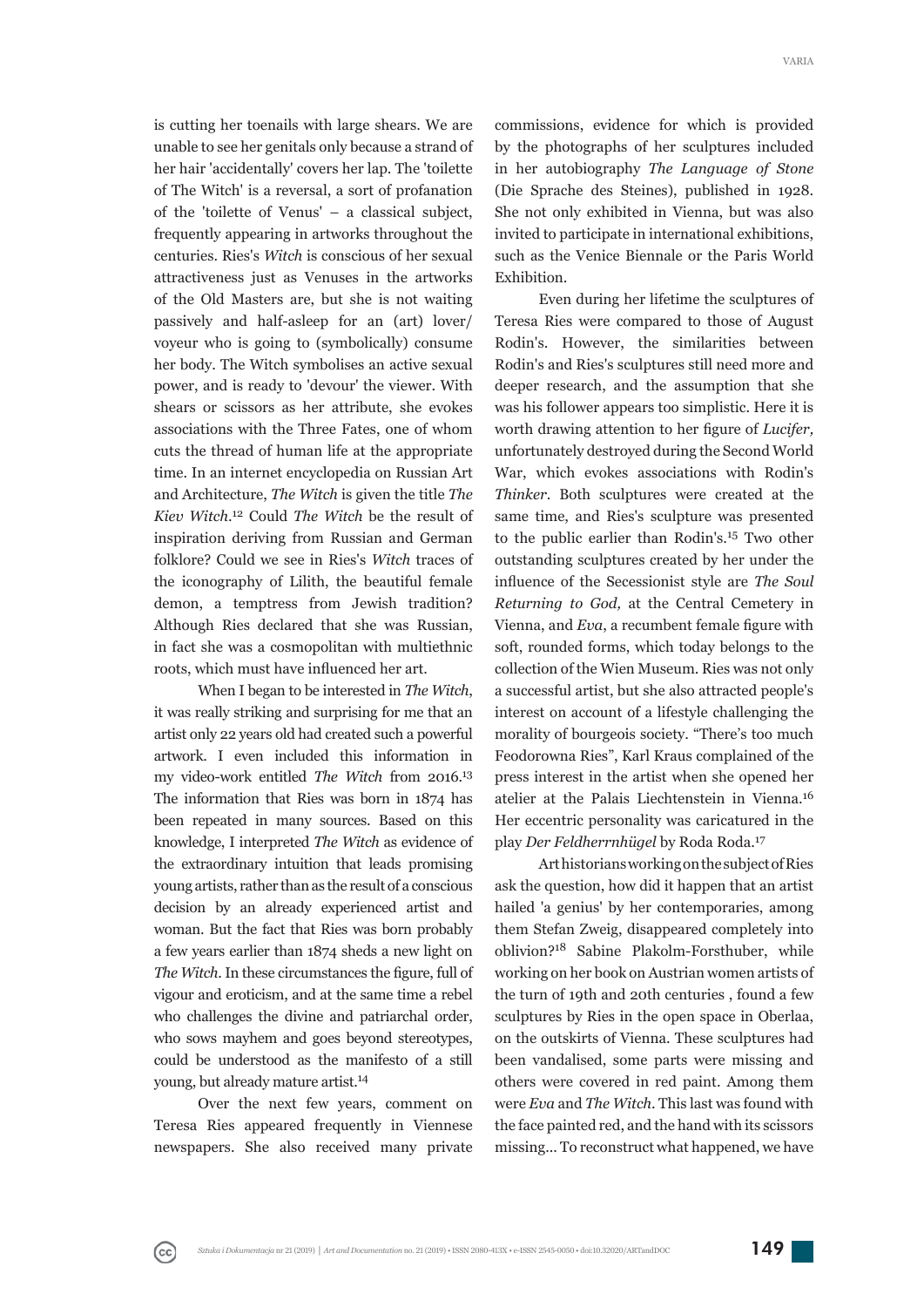to look into the archives of the Wien Museum and the Archive of the Federal Monuments Authority Austria (Archiv des Bundesdenkmalamtes). The sculptures were probably transported to Oberlaa on the occasion of the World Garden Exhibition WIG  $74.<sup>19</sup>$  They were found there about 20 years later. They were already a part of the collection of the Wien Museum at that time, but most likely not considered particularly important. After the incident had been reported, the sculptures were taken to the museum's depot and restored. During the last few decades they have been exhibited with increasing frequency, especially *The Sleepwalker*, *Eva* and *The Witch*.

The debate regarding *The Witch* reaches a different level after seeing contemporary photographs of the sculpture, which show the hand with scissors missing. Through an unexplained loss of this important element, the artwork has changed both its expression and its meaning. With the use of new media art, I am trying to 'reconstruct' the lost element. My research-based art project also poses the question, how it is possible to get at the 'truth' of the lost element, to describe it and 're-create' it through contemporary cultural discourses and interpretations. As part of my research, which I also call an artistic investigation, I interviewed art historians, curators, art restorers and contemporary artists from Vienna.

The first question that fired my imagination was, in what circumstances had *The Witch*'s hand disappeared? Was it vandalised by the Nazis, for ideological reasons before or during the war? Or was it perhaps hit by shrapnel from an explosive weapon? The damage could also have happened during transportation of the sculpture, because of carelessness on the part of the people responsible for it. And the last supposition is that the hand was stolen, either as a kind of sexual fetish, or as an 'amputation' by a mad person motivated by a fear of castration. Thus the aim of my artistic investigation is rather to show what this missing element signifies, how its loss is meaningful, and how we can reconstruct it by means of contemporary art in contemporary contexts, than to find the missing hand or to reconstruct it in a physical way. However, the circumstances

in which the hand disappeared seem to be important, because they somehow reveal the changing attitude of Austrian policy towards the history of the country and the legacy of women artists as a part of it.

*The Witch* was among the sculptures that Ries had to left in her atelier in the Lichtenstein Palace when the Nazis occupied the country.<sup>20</sup> In 1941, when she was already in her midseventies, Ries had to flee from Vienna in order to save her life. During her exile in Switzerland she used the surname Loevitowa, after her exhusband. After she had left, her atelier was taken over by Gustinus Ambrosi, who collaborated with Hitler's architect Albert Speer. The museum dedicated to Ambrosi was established in 1977, and remained open to the public until  $2017(!)$ .<sup>21</sup> In 1948, there was discussion of the idea of dedicating a room at the Wien Museum to Ries, but the idea was never implemented.<sup>22</sup>

Ries managed to avoid death in a concentration camp, but her exile in Switzerland was a death for her as an artist. She still probably made some pictures and sketches in the Casa of Santa Brigitta, which was her first shelter, and then in the retirement home in Villa Emilia.23 After she left Vienna and found shelter in Switzerland, she desperately tried to find out about the fate of her sculptures. She never returned to Vienna, but she corresponded incessantly with the Viennese and Austrian authorities, and with Fritz Hunziker, who was the Austrian consul in Bern in that time. In her stirring letter to the ex-Chancellor of Austria, dating from 1946, she asks for state protection for her artworks, to rescue them from destruction and vandalism.<sup>24</sup> In the same year, the sculptures were found in the yard of the architect Rudolf Potz, who had probably got acquired them from SS officers. The sculptures were taken to the City Art Collections, the continuation successor of which today is the Wien Museum. *The Witch* was among Ries's few surviving artworks.

As Rudolf Potz testified, he was ordered by the Nazis authorities to clean out the atelier after the sculptor Ries, where he found a lot of plaster models alongside marble sculptures. Some of the sculptures, among them *The Witch* and *The* 

 $(cc)$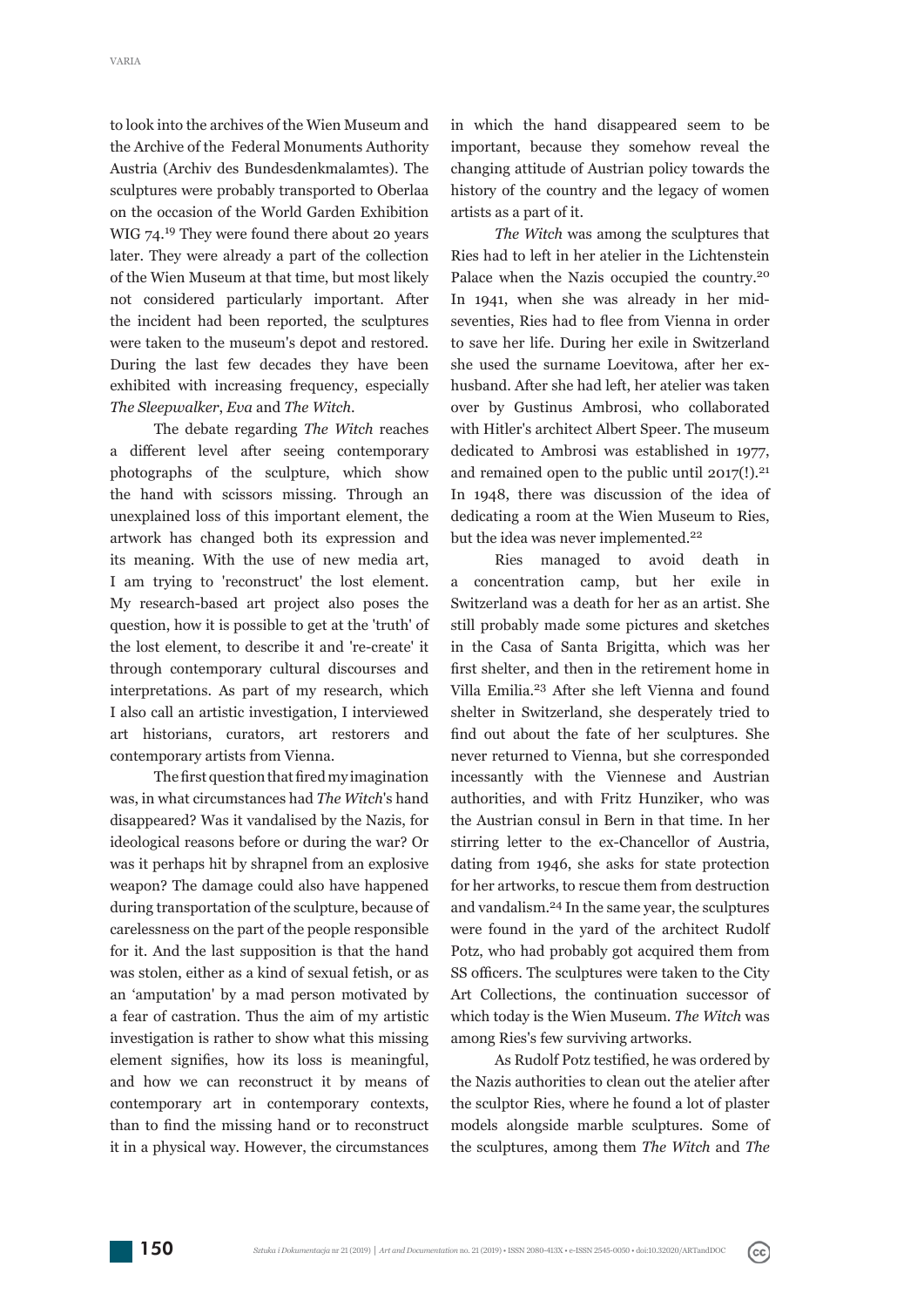*Sleepwalker,* were taken to his company's yard, where they were damaged during bombing in 1944. *The Sleepwalker* suffered the most, and probably at this time the sculpture lost its hands. Potz added that *The Witch* and *The Kneeling Woman* were also damaged during the Russian invasion.25 A document from 15 May 1946 drawn up by an official from the City Hall of Vienna states that five sculptures by Ries were found in Potz's yard: the marble figures of a recumbent naked woman, probably *Eve* (the only one not damaged), *The Witch* (partially damaged), *The Kneeling Woman* (without the head, which had been broken into several pieces), the plaster model of *Invincibles* (badly damaged), and *Death* (completely destroyed ). According to this document the figure of the witch "lacks some toes and curls of hair."<sup>26</sup> The fact that the official sent to Potz's yard noticed such tiny losses and did not mentioned a missing hand, allows us to presume that *The Witch* still had the hand with scissors at this time. However, there is no mention in this document of *The Sleepwalker*, which according to Potz was also in his company's yard . Why did the official not mention it? Should we rely on his testimony?

While collecting materials for the series of artworks inspired by the Ries's case, I interviewed two art restorers who specialised in stone restoration: Marija Milchin, from the University of Applied Art in Vienna, and Johann Nimmircher, from the Department of Conservation and Restoration of the Federal Monuments Authority in Austria. I was curious as to their opinion of whether the hand of *The Witch* should be reconstructed or not. I also asked them if they could identify the cause of the damage to the sculpture. According to their statements, the sculpture could have been damaged on more than one occasion. Milchin noticed characteristic hollows in the surface of the face of T*he Witch*, which may have been made by shrapnel.<sup>27</sup> Nimmrichter considered that it is very unlikely that *The Witch* was intentionally damaged by the Nazis, on account of the subject of the sculpture or the Jewish origin of its author. Both the theme of the witch, frequently appearing in German folklore, and the realistic aesthetics of

 $_{\rm (cc)}$ 

the sculpture itself did not run counter to Nazis ideas about art.<sup>28</sup> And Austrian Nazis, unlike their German allies, were generally reluctant to destroy artworks.

We can also notice round holes in the place of the toenails, and in the missing parts of *The Witch's* hair. These holes are the traces of the conjunction of two pieces of marble connected by means of metal rods. However, the sculpture is rather monolithic, consisting of a single piece of marble. The holes may thus be either the traces of an early restoration of the sculpture, or could have been made by the artist herself if, while working on the sculpture, she encountered a brittle part of the marble.<sup>29</sup> In this case, she had to connect the pieces of marble, and these parts of the sculpture became more fragile and consequently more susceptible to damage.

The other damage, such as the red paint or spray on the face of *The Witch*, is much later and is probably the result of an act of vandalism committed between the 1970s and the 1990s, when Ries's sculptures were left exposed in an exterior setting . Even if we assume that there was nothing other than an aggressive stupidity behind the attack on her sculptures, we can see a kind of deliberate logic in the manner of their devastation. The lap of *The Kneeling Woman*, the buttocks and thighs of *Eve* and finally the 'provocative' face of *The Witch* were all painted in red. All these parts are associated with female sexuality. Thus the question arises, to what extent did the subject of the sculptures – female nudes – trigger the aggression against them? It is also worth noticing, as Johann Nimmrichter indicates, that some of the damage to the face of The Witch, such us an irregular hollow in the left eye and a missing part of the nose, could have been made intentionally by a sharp instrument. Looking at the photographs of *The Witch* made immediately after the sculpture was found in Oberlaa, we can see that this damage was made after the face of the sculpture had been covered in red paint. 30 Thus we do not know how many times the sculpture was vandalised while it had been left in an exterior setting. In the photographs referred to above we can also see that one foot of *The Witch* is lying next to the sculpture. This part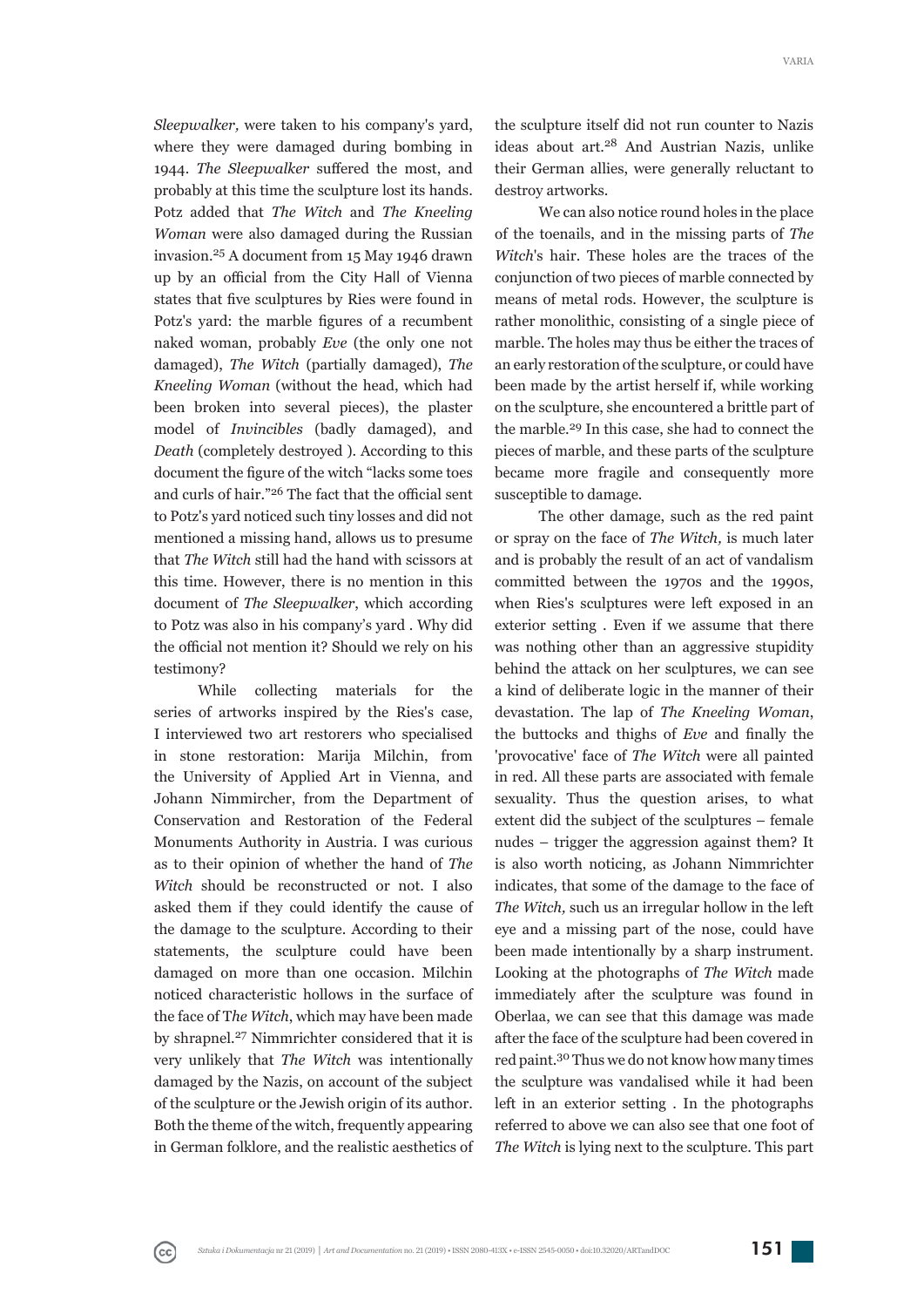



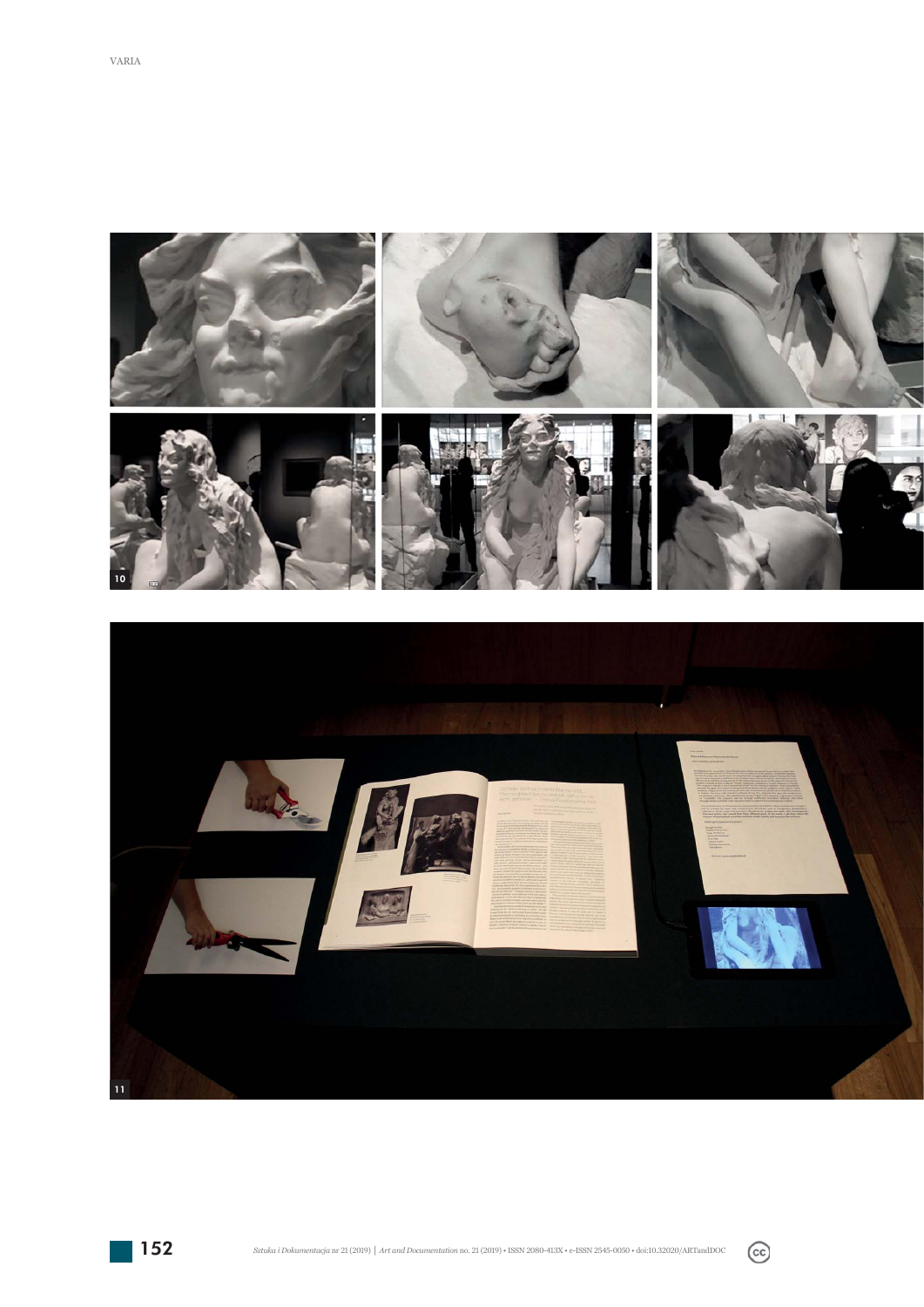

Proponds article de Mepeson Die heilig Barbara Hais malcher<br>von Turesa Federave Rie Liechtenstein.

 $\sqrt{10}$ 

 $|11|$ 

 $\boxed{12}$ 

Anka Leśniak, *The Witch,* video-work, 2016

Anka Leśniak, Re-construction of the Witch, the exhibition of KulturKontakt Artists-inresidence, Vienna, 2016.

Teresa Feodorowna Ries, *Saint Barbara*, a stained glass window. An archival photography with the inscription on the back. The Private Archive of Teresa Feodorowna Ries. Photo: Courtesy Valerie Habsburg.

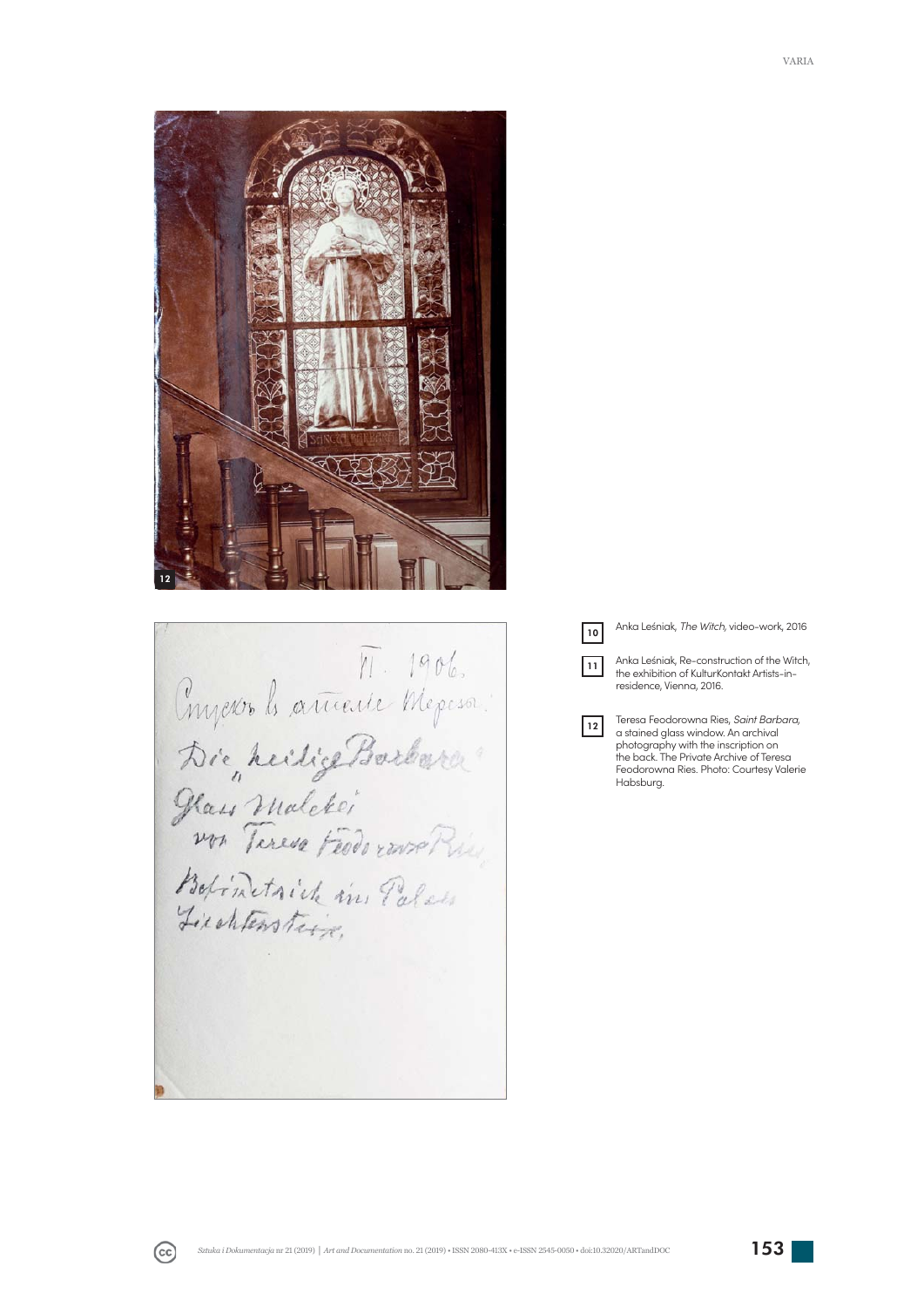was subsequently reattached to the sculpture, but the hand is still missing.

To conclude the issue of the damage to the sculpture, we still do not know under which circumstances the hand disappeared. It is rather unlikely that the Nazis damaged it. It is more probable that the damage happened during the bombing of Vienna, when the sculpture suffered from shrapnel. But when we realise the meaning of a female hand holding scissors, which can be interpreted as a castration tool, it seems to be more likely that the hand was either stolen, as a sort of fetish, for example, or was intentionally smashed. At this point we can conclude that the damage to The Witch was 'accidental' rather than ideological. However, if we remind ourselves that it was Nazi politics that resulted in subsequent damage to Ries's artistic heritage and the oblivion of her achievements, none of this damage can in fact be regarded as simply accidental. But Nazi politics always has its roots in patriarchal societies, based on the persecution of so-called 'feminine values', minorities and otherness.

Teresa Ries died on 16 July 1956 in Lugano and was buried in the Jewish Cemetery there.31 Until this year, when the certificate of her death was discovered and the date of her death was confirmed, the year had only been presumed on the basis of the date of her last letter to Fritz Hunziker, 4 February 1956, written with a shaking hand.32

The exile of Teresa Ries was not limited only to the period of her life that she spent in Switzerland. It should also not be interpreted as simply the fate of an individual. The fate of Teresa Ries is a representative case of the exclusion of minorities from the dominant narrative. As Whitney Chadwick proves in her book *Women*, *Art and Society*, outstanding and famous women artists existed in every epoch. Only the forgetting of them is very modern. Ries was a woman and a Jew. Because of the second of these reasons, she was intentionally erased from the Viennese art scene by the Nazis. After the war, paradoxically, her story belonged to the uncomfortable history of an Austria which the citizens of a new, postwar state would rather wish to forget.

Teresa Ries on the one hand represents the problem of a woman artist who was conscious

of her artistic potential, and who, despite the limitations imposed on her gender in that epoch, ful filled her artistic aims. On the other hand, her life recalls the motif of a newcomer from a remote place, who searches for opportunities to fulfil her professional aims, but cannot be completely assimilated, particularly because she is an alien. She can be defined by the category of the 'other'.

Teresa Ries managed to succeed as an artist in the Austro-Hungarian Empire even though she was a woman, a migrant, a Jew and, at least for some part of her life in Vienna, not even a citizen of any country. The document dating from 1936 records that she was a stateless person.<sup>33</sup> There were obviously some protests from the members of the Künstlerhaus against the fact that she $$ the foreigner, not an Austrian – had received the commission for the figure of Saint Barbara in Pula.34 But these protests were neither caused nor supported by the authorities of the state. Although we cannot glorify any country with imperial ambitions in history, the case of Teresa Ries shows the difference between the Austro-Hungarian Empire, consisting of many nations and accepting this fact, and Hitler's 'empire' based on nationalism and the division and persecution of people according their ethnic origin. The latter has its roots in the nationalistic politics of the Prussian and Russian Empires of the 18th and 19th centuries, based on the denationalisation of people from conquered lands.

At this point I would like to refer to my own roots and to the history of Poland, which for over 120 years was divided between the Prussian, Russian and Austro-Hungarian Empires. In two first of these the Poles were persecuted b ecause their nationality, and use of the Polish language was forbidden. In the third of these empires the Poles had a relative autonomy, which also resulted in cultural contacts, such as the participation of Polish artists from Kraków in exhibitions in Vienna. I was born and grew up in the southern part of Poland, which had been a part of Austrian-Hungarian Empire until 1918, and traces of infrastructure of that time, such us railway stations, old fortifications and military barracks, are still a part of the landscape. There is also another more significant place,

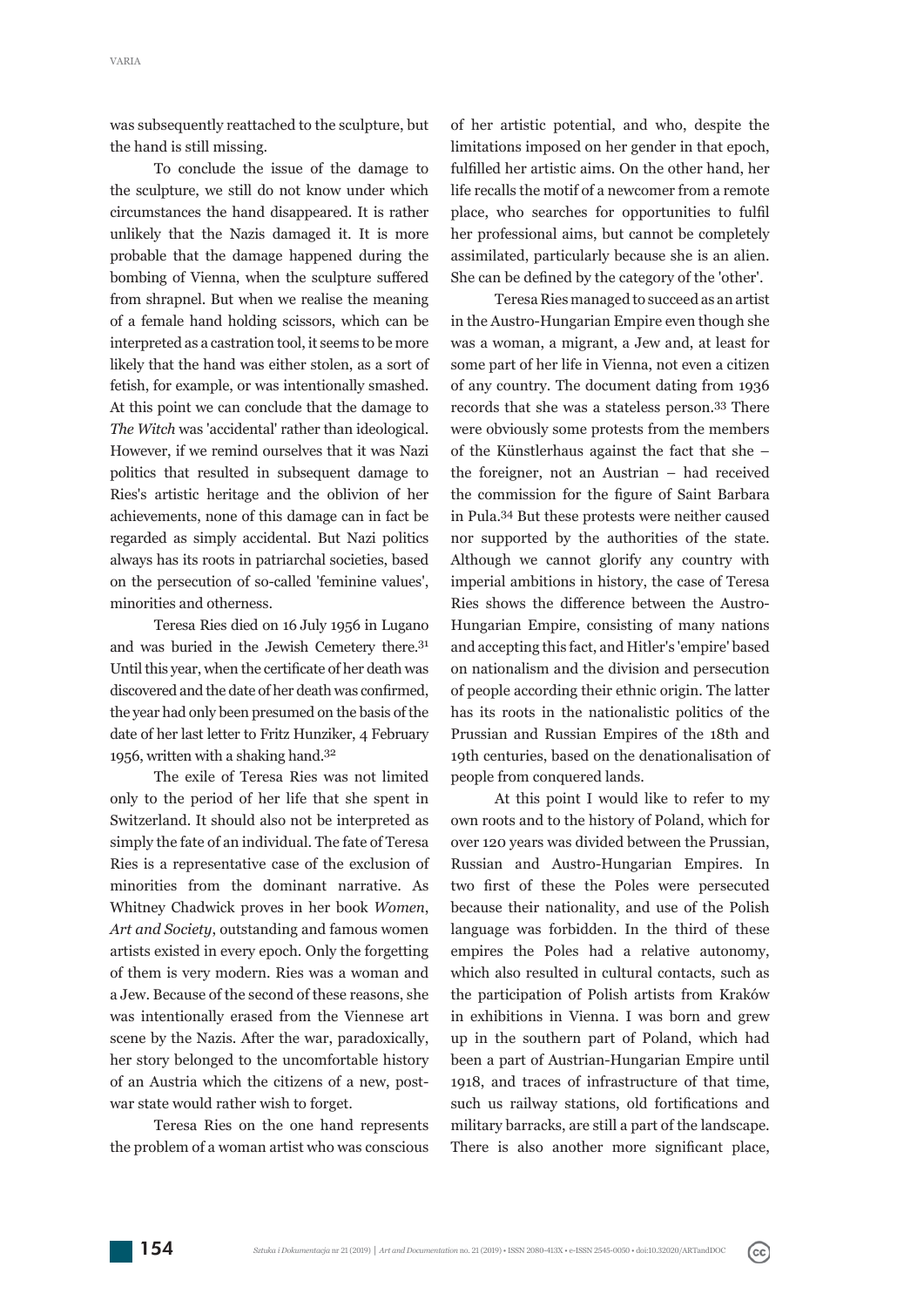which was built in 1916 as a transit-camp for immigrants from lands controlled by Prussia or Russia and searching for employment in the Austro-Hungarian Empire. This was the camp in Oświęcim, today internationally recognised as Auschwitz. When Poland gained its independence in 1918, the barracks of the camp were used by the Polish Army, and then were abandoned. This complex drew an attention of a German officer during the Second War World, when Poland was under German occupation. It was transformed into Auschwitz Concentration Camp.35 Would Ries have ended her life there, if she had not managed to escape to Lugano?

My interest in the case of Teresa Ries is a consequence of my earlier artworks inspired by the biographies of women, whom I call 'women disconnected from history'. These are women from the past who gained a certain position in public sphere, but today they have receded into oblivion, because of a 'blemish' on their biographies. There were the cases of Michalina Tatarkówna-Majkowska, a Polish Communist, the leader of the Communist Party in Łódź; Fifi Zastrow, an actress of Jewish origin who played the leading roles in the Nazi Propaganda Theatre of the Third Reich in the Theater zu Litzmannstadt in Łódź; or Hanna Reitsch, a German test-pilot, born in Hirschberg, today Jelenia Góra, who worked for the Third Reich during the Second World War. All these women managed to make a professional career in a public life that was largely dominated by men, and all of them lived during periods of totalitarian regimes, which influenced their choices. The dominant political Polish narrative of the German occupation of Poland during the War and Soviet control over the country after the War unequivocally condemns these periods and the people somehow involved in the structures of these totalitarian regimes. However, the biographies of these women are not as obvious and clear as the simplified narrative invented for current political propaganda. When we look more carefully into their biographies, it is not so obvious whether they were more persecutors or victims of the regimes in question. That was a reason why I decided to make a series of site-

specific artworks on the facades on abandoned houses. My interventions become another layer of change and yet, at the same time, form a part of the existing palimpsest. Superimposed on existing structures, they show the relationship between the status of abandoned houses and a biography that we may not wish to remember.<sup>36</sup>

What Teresa Ries has in common with the women listed above is her ambition to make a career as an artist in the field of sculpture, a field that was almost entirely reserved for men at this time. She was a defiant woman, challenging the patriarchal and bourgeois expectations directed at women. What distinguishes her from them is the fact that she was definitely a victim of a totalitarian regime, but was nevertheless treated as its unwanted part, as an uncomfortable flashback of Austrian history that did not wanted to be remembered. "Austria - the first victim of Nazism" – announced the board installed in the Auschwitz Concentration Camp, that was subsequently dismantled and today is exhibited in rearranged pieces in the House of Austrian History in Vienna. When Austria en tered the European Union it had to prove its status as a victim of the Second World War. In consequence, this fact caused a gradual increase in interest in such artists as Teresa Ries. In the case of Poland it was more obvious that the German invasion was completely unwelcome. Poland was definitely a victim of the Second War World and felt the consequences of the political division of Europe for the next four decades and more. However, this 'consistent' narrative of Poland as an everlasting enemy of Nazism, and of Poles who invariably rescued Jews, that was taught in Polish schools, turned out to be not so clear-cut. Alongside people of heroic attitude who risked their lives in order to save Jews, there were many who collaborated with the German occupant and persecuted people of Jewish origin, motivated by antisemitism or/and financial gain. Antisemitism and xenophobia did not appear in Poland only with the German invasion, and did not end with it. After the collapse of Communism these questions were raised, but the current politics of the government tries to suppress these voices again.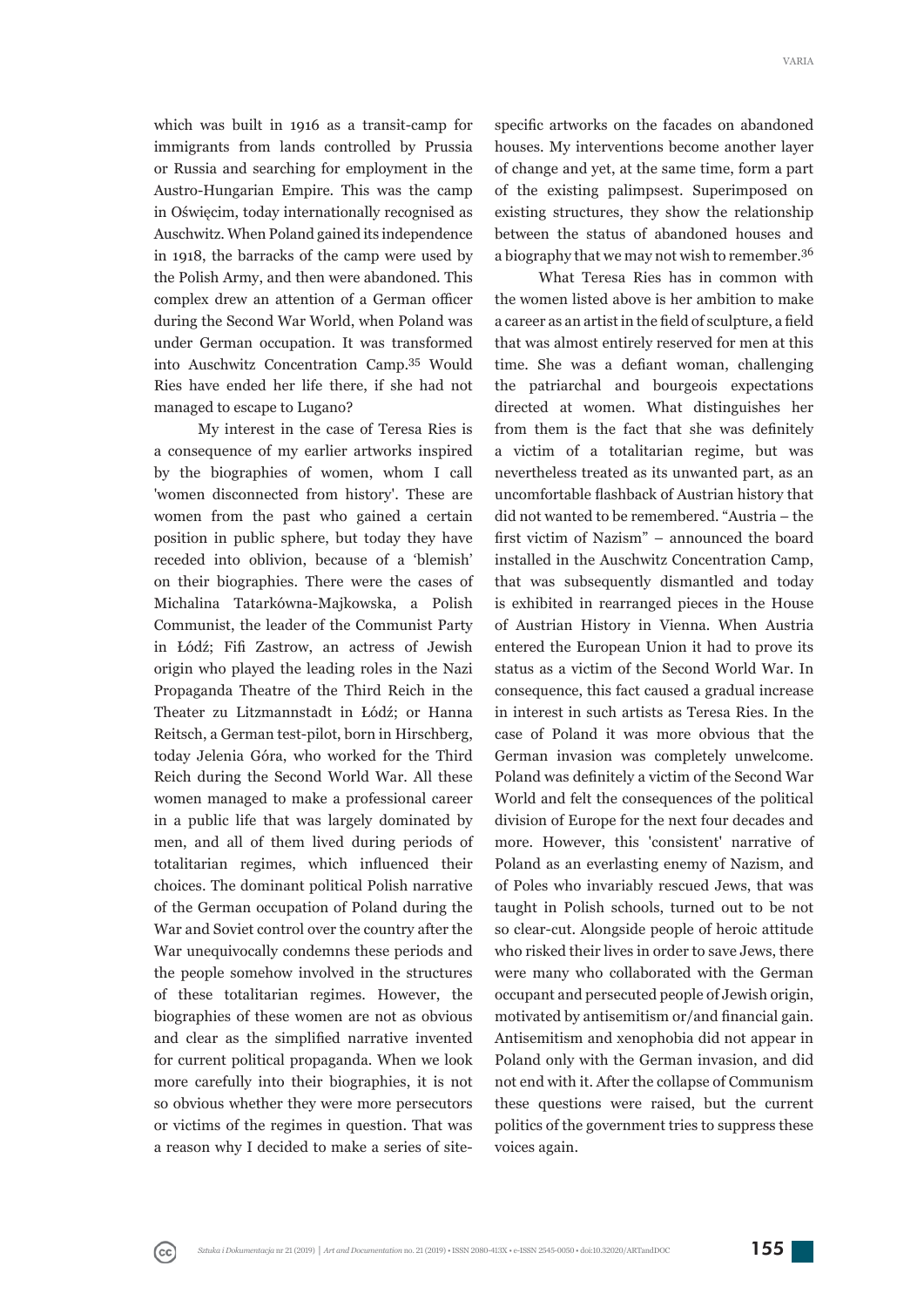I work as an artist with the biography of Teresa Ries, not because it is important for the past, but because it is meaningful for the present and the future. Because of different crises, the established order of political forces seems to be shaky, and, in the face of uncertainty, people turn toward populists, who provide them with simplistic explanations for their fears and troubles, and offer the easiest and most final solutions to them... And this consistent image of the world, where there is no place for any doubts, disputes or inconsistencies, destroyed the life of Teresa Ries and many others, and seems to appear attractive once again.

*The Witch* by Teresa Ries is the contradiction of a consistent image through and through. Firstly, because although we see the influence of different artistic styles in the form of this sculpture and the traces of diverse cultural traditions in its allegorical layer. Secondly, because the sculpture today is damaged and some of its parts are missing. Thus *The Witch,*  a witness of history, of political and social changes, is an accusation against the HIStory, institutions, politics towards women (artists), and antisemitism, that support patriarchal order. However, *The Witch* as a representation of the character of the witch in culture has an inspiring potential for political and social changes and the emancipation of minorities.

To recall stories such as that of Teresa Ries I use the language of art, which, through many levels of meanings, influences the emotions and the imagination of the viewer, while avoiding an excessively persuasive and didactic tone or unambiguous message. The project on Teresa Ries, which is currently in progress, will result in a series of artworks based on her life and artistic heritage, as well as in a book and an artistic film documenting her story.

 $(cc)$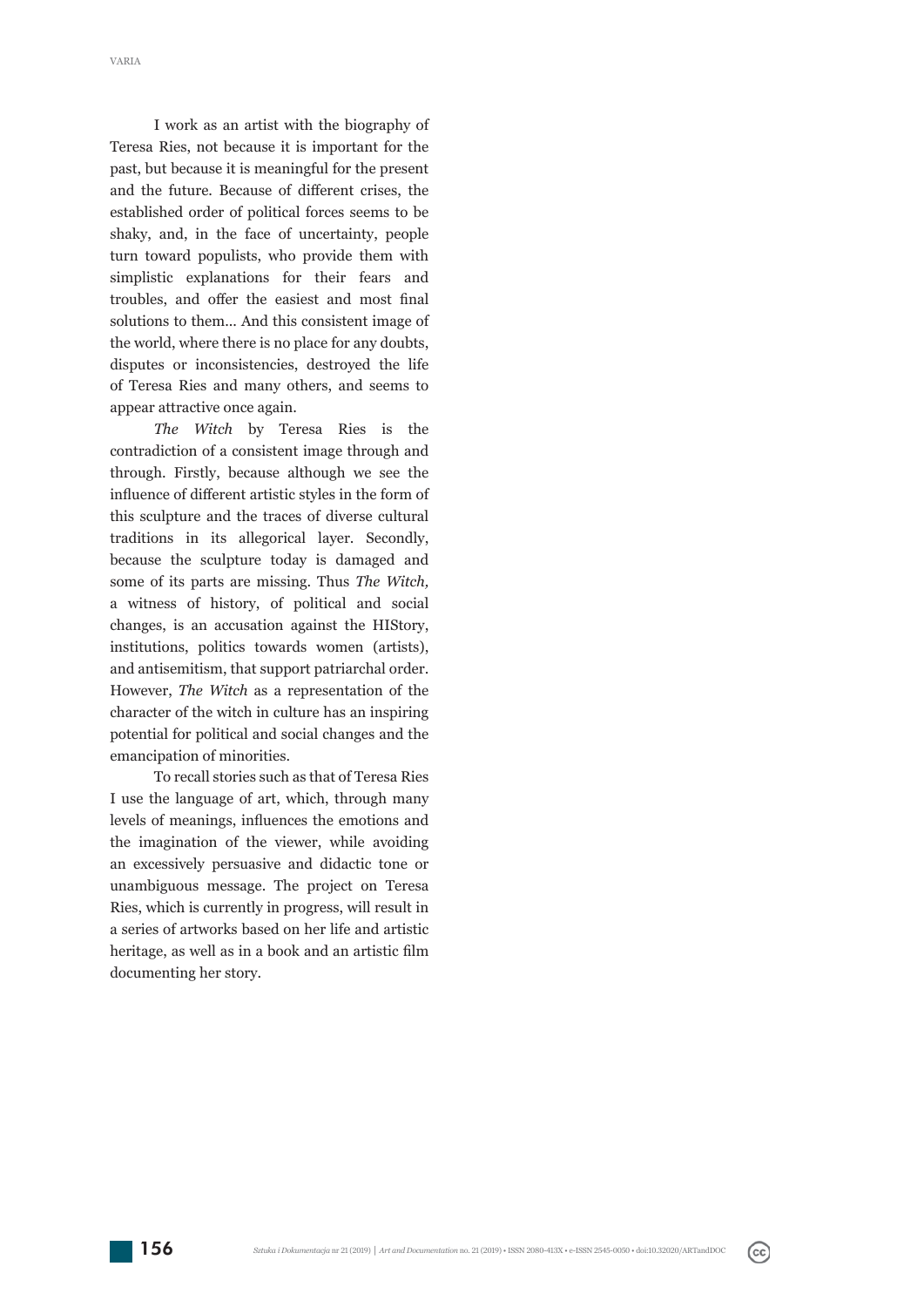### **Notes**

<sup>1</sup> Sabine Fellner, "»It's a pity she suffers from the delusion that she can do men's work that she was not born to do«  $-$ Teresa Feodorowna Ries," *The Better Half – Jewish Women Artists before 1938*, ed. Andrea Winklbauer and Sabine Fellner (Vienna: Jewish Museum Vienna, 2016), 40.

2 Teresa Feodorowna Ries, *Die Sprache de Steines* (Vienna: Krystal Verlag, 1928), 30. The note in a Pula's newspaper confirms this fact, although the name of the artist has been written incorrectly. In the newspaper there is mentioned a woman sculptor "Tries," who made a figure of Saint Barbara. This mistake was also repeated in other publications concerned with this church. "Le statue alla Madonna del Mare," *Il Giornaletto di Pola*, 17.10.1903.

3 Teresa Feodorowna Ries, *Die Sprache de Steines*, 30-31.

4 Sabine Plakolm-Forsthuber, *Künstlerinnen in Österreich 1897 - 1938. Malerei. Plastik. Architektur* (Vienna: Picus, 1994), 211.

5 The confi rmation of Teresa Ries's registration in Vienna (Meldzettel), Akt 2.5.1.4.K11.Ries Theresia.30.1.1866, Wiener Stadt- und Landesarchiv, http://www.wien.gv.at.

6 Hillel (Grigorij) Kazovsky, "Artists: Russia and the Soviet Union," Jewish Women's Archive. https://jwa.org/ encyclopedia/article/artists-russia-and-soviet-union.

7 Julie M. Johnson, *The Memory Factory: The Forgotten Women Artist in Vienna 1900* (West Lafayette: Purdue University Press, 2012), 205.

8 Ibidem.

9 Ibidem, 209-211.

10 Teresa Feodorowna Ries, *Die Sprache des Steines* (Vienna: Krystal -Verlag, 1928), 13-14. Translation based on: Julie M. Johnson, The Memory Factory,, 209.

<sup>11</sup> Per Faxneld. *Satanic Feminism. Lucifer as a Liberator of Woman in Nineteenth-Century Culture* (New York: Oxford University Press, 2017), 239.

12 "РИС Тереза Федоровна" (Ries Teresa Feodorowna), *Искусство и Архитектура Русского Зарубежья* (Russian Art and Architecture Abroad). https://artrz.ru/menu/1804660060/1804786114.html.

13 Anka Leśniak, *The Witch*, video-work, 2016, from the series *Lost Element*.

14 Per Faxneld, *Satanic Feminism. Lucifer as the Liberator of Woman in Nineteenth-Century Culture* (New York: Oxford University Press.), 240. See also: Anka Leśniak, "Exception? Unbelievable that a woman made this!," *Spezialschule*, ed. Simone Bader, Katharina Hölzl, Jakob Krameritsch et. al. (Vienna: Schlebrügge.Editor, 2019), 125.

15 Julie M. Johnson, *The Memory Factory*, 235. After Teresa Feodorowna Ries, 78-79.

16 Ibidem, 203.

17 Sabine Fellner, "It's a pity,"39.

<sup>18</sup> Stefan Zweig, *Das Geheimnis des künstlerischen Schaffens* (Frankfurt am Main: Suhrkamp, 1981), 81.

<sup>19</sup> Object data sheet of the sculptures by Teresa Feodorowna Ries, Wien Museum.

20 Letter from Teresa Feodorowna Ries to the Federal Ministry of Education in Austria (Bundesministerium für Unterricht), including the list of her works left in her atelier at the Lichtenstein Palais, 28.02.1946, BDA-Archiv, Restitutionsmaterialien, K.44-2, PM Ries Theresa, fol. 18

21 Julie M. Johnson, *The Memory Factory*, 203.

22 Sabine Fellner, "It's a pity," 40.

<sup>23</sup> Postcard sent by Teresa Ries Loevitowa to Fritz Hunziker, depicting the retirement house where the artist spent last years of her life. 04.02.1955, Lugano, Correspondence with Fritz Hunkizer, Austrian National Library, Vienna. Ries, Teresa Fjodorowna. 1874-1956 [VerfasserIn]; Hunziker, Fritz [AdressatIn], Österreichische Nationalbibliothek, Sammlung von Handschriften und alten Drucken (HAN), 1121/24-1.

24 Teresa Ries's letter to the Ex-Chancellor of Austria, BDA-Archiv, Restitutionsmaterialien, K.44-2, PM Ries Theresa, fol. 13.

25 Rudolf Potz's letter to the State Monuments Authority, informing about the sculptures by Teresa Feodorowna Ries,14.03.1946. BDA-Archiv, Restitutionsmaterialien, K.44-2, PM Ries Theresa, fol. 9.

<sup>26</sup> The list of Teresa Feodorowna Ries's works found at Rudolf Potz's company yard, made by Dr. Gapp, Mag. Abt. 7, 15.05.1946.

27 Anka Leśniak, *The Restoration of the Witch*, Part I, An interview with Marija Milchin, video-work, 2019, from the series Lost Element.

28 Anka Leśniak, *The Restoration of the Witch*, Part II, An interview with Johann Nimmrichter, video-work, 2019, from the series Lost Element.

29 Anka Leśniak, *The Restoration of the Witch*, Part I and Part II, from the series *Lost Element*.